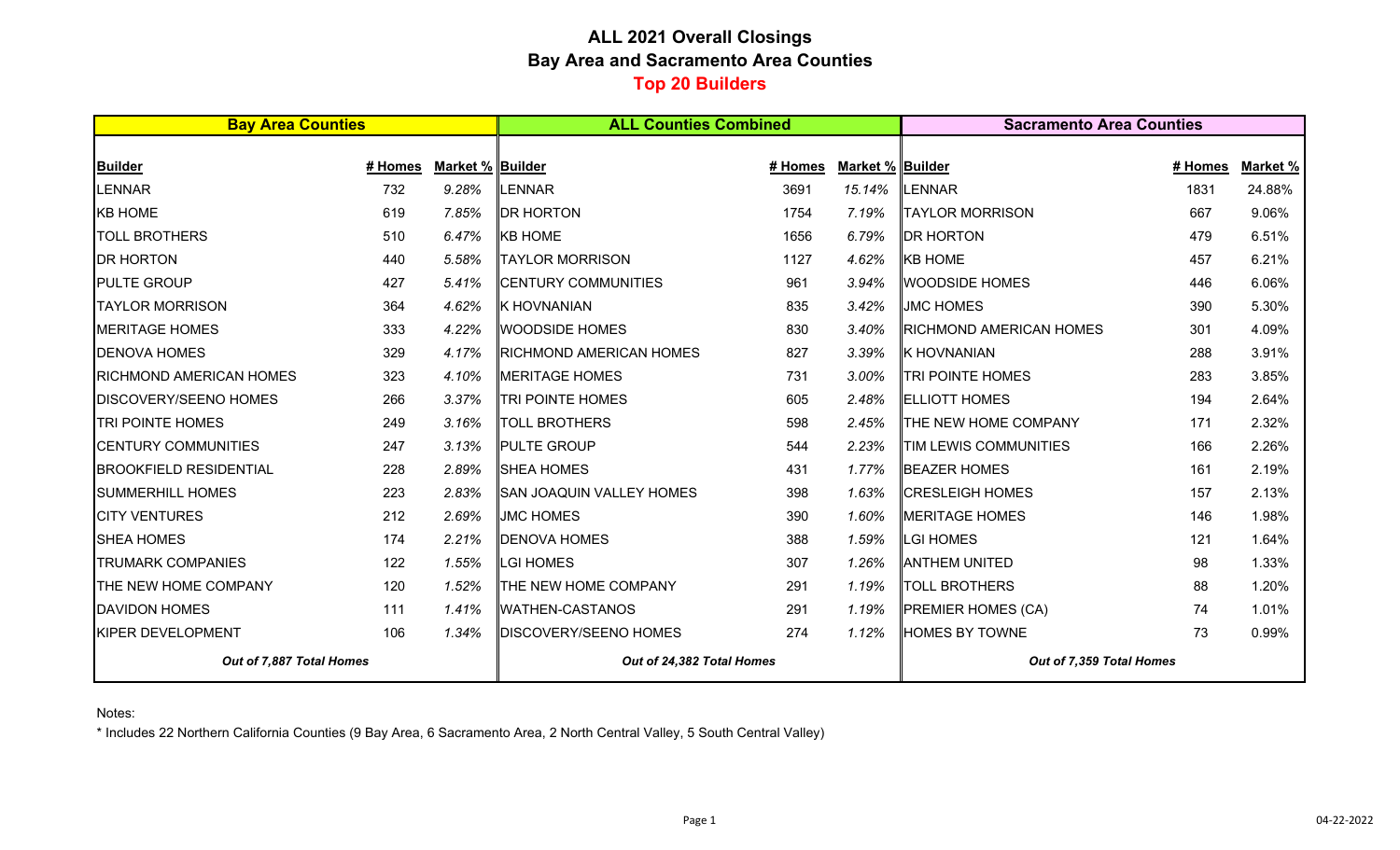## **ALL 2021 Overall Closings Central Valley Counties Top 20 Builders**

| <b>North Central Valley Counties</b> |         |                  | <b>South Central Valley Counties</b> |         |          |  |  |  |  |
|--------------------------------------|---------|------------------|--------------------------------------|---------|----------|--|--|--|--|
|                                      |         |                  |                                      |         |          |  |  |  |  |
| <b>Builder</b>                       | # Homes | Market % Builder |                                      | # Homes | Market % |  |  |  |  |
| <b>LENNAR</b>                        | 361     | 9.57%            | LENNAR                               | 767     | 14.30%   |  |  |  |  |
| <b>CENTURY COMMUNITIES</b>           | 339     | 8.98%            | <b>IDR HORTON</b>                    | 637     | 11.88%   |  |  |  |  |
| <b>KB HOME</b>                       | 290     | 7.69%            | SAN JOAQUIN VALLEY HOMES             | 398     | 7.42%    |  |  |  |  |
| <b>SHEA HOMES</b>                    | 257     | 6.81%            | <b>CENTURY COMMUNITIES</b>           | 375     | 6.99%    |  |  |  |  |
| <b>K HOVNANIAN</b>                   | 252     | 6.68%            | <b>KB HOME</b>                       | 290     | 5.41%    |  |  |  |  |
| <b>MERITAGE HOMES</b>                | 252     | 6.68%            | <b>WOODSIDE HOMES</b>                | 274     | 5.11%    |  |  |  |  |
| <b>RICHMOND AMERICAN HOMES</b>       | 203     | 5.38%            | <b>WILSON HOMES</b>                  | 273     | 5.09%    |  |  |  |  |
| <b>DR HORTON</b>                     | 198     | 5.25%            | <b>WATHEN-CASTANOS</b>               | 247     | 4.61%    |  |  |  |  |
| <b>FLORSHEIM HOMES</b>               | 196     | 5.19%            | <b>GRANVILLE HOMES</b>               | 243     | 4.53%    |  |  |  |  |
| <b>PULTE GROUP</b>                   | 117     | 3.10%            | <b>BONADELLE</b>                     | 242     | 4.51%    |  |  |  |  |
| <b>LGI HOMES</b>                     | 113     | 2.99%            | <b>K HOVNANIAN</b>                   | 208     | 3.88%    |  |  |  |  |
| <b>WOODSIDE HOMES</b>                | 110     | 2.92%            | STONEFIELD COMMUNITIES               | 204     | 3.80%    |  |  |  |  |
| <b>TAYLOR MORRISON</b>               | 96      | 2.54%            | MCCAFFREY HOMES                      | 157     | 2.93%    |  |  |  |  |
| <b>KIPER DEVELOPMENT</b>             | 95      | 2.52%            | <b>CROWN HOMES</b>                   | 101     | 1.88%    |  |  |  |  |
| <b>ANTHEM UNITED</b>                 | 87      | 2.31%            | <b>SMEE BUILDERS</b>                 | 94      | 1.75%    |  |  |  |  |
| <b>FCB HOMES</b>                     | 82      | 2.17%            | <b>ORIOLE HOMES INC</b>              | 93      | 1.73%    |  |  |  |  |
| VAN DAELE DEVELOPMENT                | 74      | 1.96%            | <b>BEAZER HOMES</b>                  | 90      | 1.68%    |  |  |  |  |
| TRI POINTE HOMES                     | 72      | 1.91%            | <b>BRIGHT HOMES</b>                  | 82      | 1.53%    |  |  |  |  |
| <b>RAYMUS HOMES</b>                  | 69      | 1.83%            | <b>LEGACY HOMES</b>                  | 68      | 1.27%    |  |  |  |  |
| <b>DENOVA HOMES</b>                  | 59      | 1.56%            | <b>DE YOUNG COMMUNITIES</b>          | 60      | 1.12%    |  |  |  |  |
| Out of 3,773 Total Homes             |         |                  | Out of 5,363 Total Homes             |         |          |  |  |  |  |

Notes:

\* Includes 22 Northern California Counties (9 Bay Area, 6 Sacramento Area, 2 North Central Valley, 5 South Central Valley)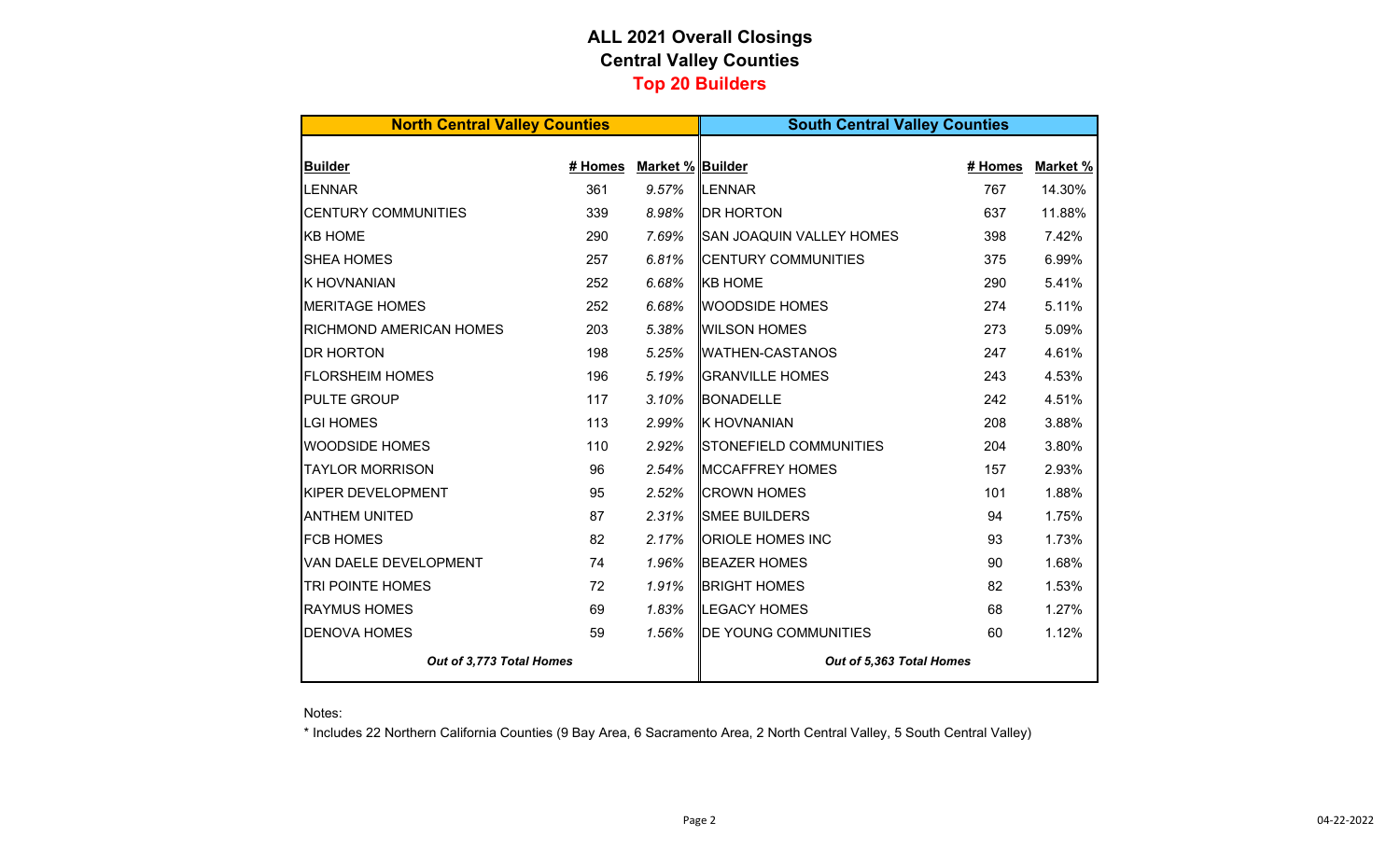## **ALL 2021**

### **Top 20 Builders in Bay Area Counties Combined**

**(Includes: Alameda, Contra Costa, Santa Clara, San Francisco, Solano, San Mateo, Monterey, San Benito, and Sonoma)**

| <b>Builder</b>       |     | # Homes Market % Builder |                       | <i>#</i> Homes⊣ | Market % Builder |                               | # Homes | Market % | Builder              | # Homes | Market % |
|----------------------|-----|--------------------------|-----------------------|-----------------|------------------|-------------------------------|---------|----------|----------------------|---------|----------|
| LENNAR               | 732 | 9.28%                    | TAYLOR MORRISON       | 364             | 1.62%            | TRI POINTE HOMES              | 249     | 3.16%    | SHEA HOMES           |         | 2.21%    |
| <b>KB HOME</b>       | 619 | 85%                      | MERITAGE HOMES        | 333             | 4.22%            | <b>CENTURY COMMUNITIES</b>    | -247    | 3.13%    | TRUMARK COMPANIES    |         | 1.55%    |
| <b>TOLL BROTHERS</b> | 510 | 6.47%                    | DENOVA HOMES          | 329             | .17%             | <b>BROOKFIELD RESIDENTIAL</b> | 228     | 2.89%    | THE NEW HOME COMPANY |         | 1.52%    |
| DR HORTON            | 440 | 5.58%                    | RICHMOND AMERICAN     | 323             | $10\%$           | SUMMERHILL HOMES              | 223     | 2.83%    | DAVIDON HOMES        |         | 1.41%    |
| <b>PULTE GROUP</b>   | 427 | 5.41%                    | DISCOVERY/SEENO HOMES | 266             | <u>3.37%</u>     | <b>CITY VENTURES</b>          | 212     | 2.69%    | KIPER DEVELOPMENT    |         | 1.34%    |

*Out of 7,887 Total Homes*

### **ALL 2021**

#### **Top 20 Builders in Bay Area Counties**

**(Includes: Alameda, Contra Costa, Santa Clara, San Francisco, Solano, San Mateo, Monterey, San Benito, and Sonoma)**

| Alameda                        | # Homes |        | <b>Market % Contra Costa</b>   | # Homes | Market % | <b>Santa Clara</b>             | # Homes         | Market % | <b>San Francisco</b>               | # Homes | Market % |
|--------------------------------|---------|--------|--------------------------------|---------|----------|--------------------------------|-----------------|----------|------------------------------------|---------|----------|
| <b>LENNAR</b>                  | 379     | 24.14% | <b>DENOVA HOMES</b>            | 165     | 8.98%    | <b>TOLL BROTHERS</b>           | 218             | 15.30%   | <b>TISHMAN SPEYER</b>              | 99      | 24.32%   |
| <b>TOLL BROTHERS</b>           | 226     | 14.39% | <b>MERITAGE HOMES</b>          | 161     | 8.76%    | <b>SUMMERHILL HOMES</b>        | 211             | 14.81%   | FULTON STREET VENTURES, LLC        | 43      | 10.57%   |
| <b>BROOKFIELD RESIDENTIAL</b>  | 136     | 8.66%  | <b>CENTURY COMMUNITIES</b>     | 156     | 8.49%    | <b>KB HOME</b>                 | 196             | 13.75%   | <b>LEAP DEVELOPMENT</b>            | 34      | 8.35%    |
| <b>TAYLOR MORRISON</b>         | 125     | 7.96%  | <b>PULTE GROUP</b>             | 153     | 8.33%    | <b>PULTE GROUP</b>             | 157             | 11.02%   | <b>RELATED GROUP</b>               | 26      | 6.39%    |
| <b>SHEA HOMES</b>              | 101     | 6.43%  | <b>TAYLOR MORRISON</b>         | 147     | 8.00%    | <b>LENNAR</b>                  | 117             | 8.21%    | <b>ALIGN PARTNERS</b>              | 25      | 6.14%    |
| <b>TRUMARK COMPANIES</b>       | 79      | 5.03%  | DISCOVERY/SEENO HOMES          | 141     | 7.68%    | <b>DENOVA HOMES</b>            | 73              | 5.12%    | DM DEVELOPMENT (CA)                | 22      | 5.41%    |
| <b>PULTE GROUP</b>             | 72      | 4.59%  | <b>KB HOME</b>                 | 135     | 7.35%    | DR HORTON                      | 71              | 4.98%    | <b>JS SULLIVAN DEVELOPMENT</b>     | 21      | 5.16%    |
| <b>CITY VENTURES</b>           | 64      | 4.08%  | <b>LENNAR</b>                  | 127     | 6.91%    | <b>TAYLOR MORRISON</b>         | 68              | 4.77%    | <b>LENNAR</b>                      | 18      | 4.42%    |
| <b>CENTURY COMMUNITIES</b>     | 62      | 3.95%  | DAVIDON HOMES                  | 111     | 6.04%    | <b>DIVIDEND HOMES</b>          | 61              | 4.28%    | MAXIMUS REAL ESTATE                | 18      | 4.42%    |
| DR HORTON                      | 40      | 2.55%  | DR HORTON                      | 109     | 5.93%    | <b>LANDSEA HOMES</b>           | 58              | 4.07%    | VANGUARD PROPERTIES INC            | 18      | 4.42%    |
| <b>MERITAGE HOMES</b>          | 36      | 2.29%  | <b>BROOKFIELD RESIDENTIAL</b>  | 92      | 5.01%    | TRI POINTE HOMES               | 58              | 4.07%    | <b>COMPASS LAND DEVELOPMENT CO</b> | 13      | 3.19%    |
| TRI POINTE HOMES               | 33      | 2.10%  | <b>SHEA HOMES</b>              | 73      | 3.97%    | <b>TRUMARK COMPANIES</b>       | 30              | 2.11%    | <b>ZL PROPERTIES LLC</b>           | 13      | 3.19%    |
| <b>NUVERA HOMES</b>            | 28      | 1.78%  | <b>RICHMOND AMERICAN HOMES</b> | 52      | 2.83%    | <b>ROBSON HOMES LLC</b>        | 16              | 1.12%    | <b>MILLENNIUM PARTNERS</b>         |         | 2.21%    |
| <b>RICHMOND AMERICAN HOMES</b> | 27      | 1.72%  | K HOVNANIAN                    | 45      | 2.45%    | <b>GOLDEN GATE HOMES LLC</b>   | 12 <sup>2</sup> | 0.84%    | <b>SRE GROUP</b>                   |         | 2.21%    |
| <b>LANDSEA HOMES</b>           | 21      | 1.34%  | <b>TOLL BROTHERS</b>           | 41      | 2.23%    | <b>CLASSIC COMMUNITIES</b>     | 9               | 0.63%    | <b>LUCMORE LP</b>                  |         | 1.72%    |
| ROBSON HOMES LLC               | 17      | 1.08%  | <b>BRANAGH DEVELOPMENT</b>     | 16      | 0.87%    | <b>THOMAS JAMES HOMES</b>      |                 | 0.49%    | <b>JAY PAUL COMPANY</b>            |         | 1.23%    |
| <b>HHH PROPERTY GROUP LLC</b>  | 15      | 0.96%  | <b>DAVIDSON COMMUNITIES</b>    | 16      | 0.87%    | <b>DOM CAMPAIGN LLC</b>        | 6               | 0.42%    | <b>1 STANYAN LLC</b>               |         | 0.98%    |
| 6105 SAN PABLO LP              | 13      | 0.83%  | THE ADDRESS COMPANY            | 14      | 0.76%    | <b>HACIENDA ESTATES</b>        | 6               | 0.42%    | <b>WEST BUILDERS</b>               |         | 0.98%    |
| HIGH TOWN SQUARE, LLC          | 9       | 0.57%  | TRUMARK COMPANIES              | 11      | 0.60%    | <b>EASTRIDGE PACIFIC HOMES</b> | 5               | 0.35%    | 792 CAPP STREET LLC                |         | 0.74%    |
| PAN CAL HOMES                  | 9       | 0.57%  | <b>LAFFERTY COMMUNITIES</b>    | 10      | 0.54%    | <b>JAYDEN LANE LLC</b>         | 5               | 0.35%    | <b>AKDENIZ LLC</b>                 |         | 0.74%    |

*Out of 1,570 Total Homes Out of 1,837 Total Homes Out of 1,425 Total Homes Out of 407 Total Homes*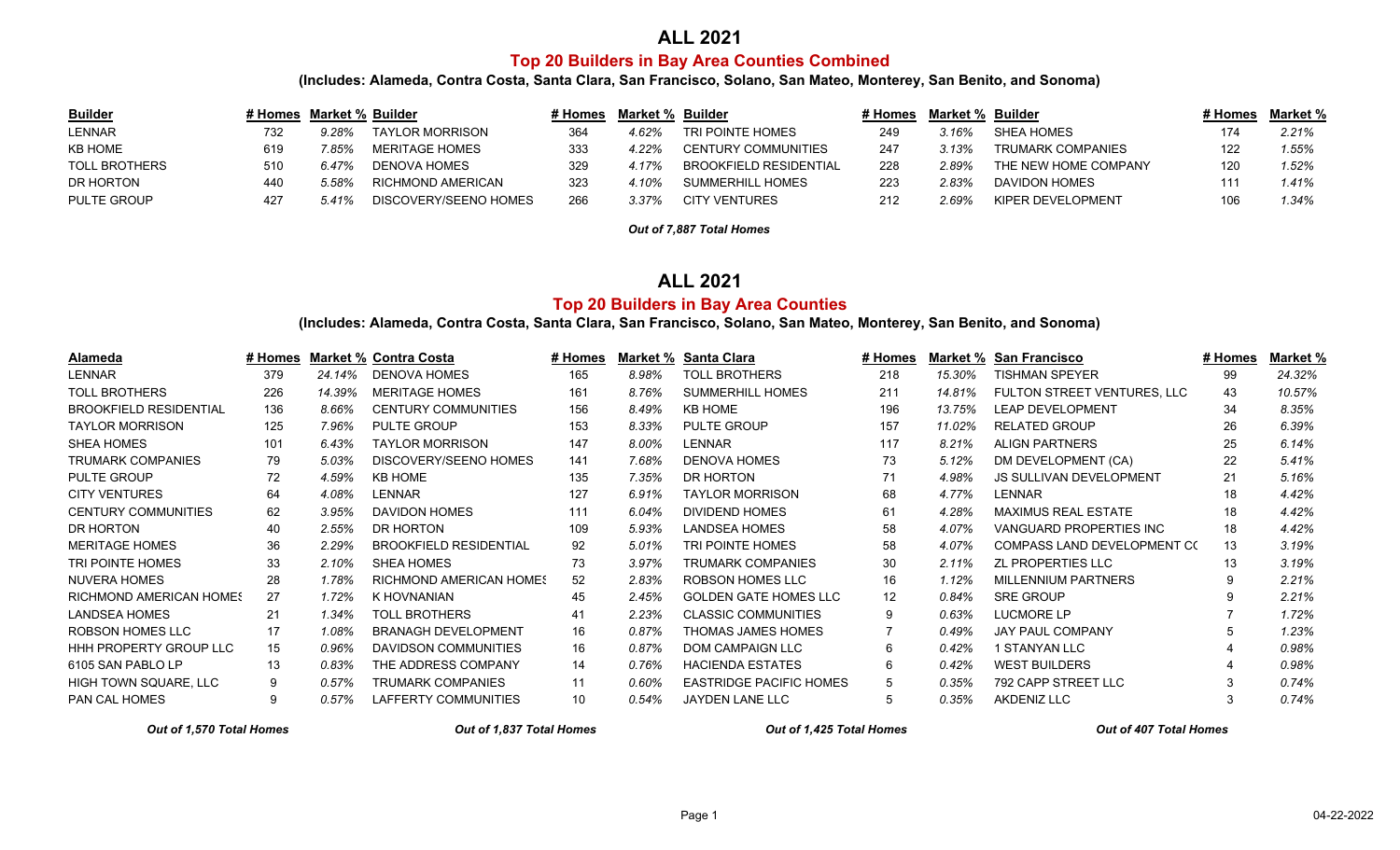## **Top 20 Builders in Bay Area Counties ALL 2021**

**(Includes: Alameda, Contra Costa, Santa Clara, San Francisco, Solano, San Mateo, Monterey, San Benito, and Sonoma)**

| <b>Monterey</b>                |                |        | # Homes Market % San Benito     | # Homes        |                 | Market % San Mateo               | # Homes | Market % Solano |                                  | # Homes | <b>Market %</b> |
|--------------------------------|----------------|--------|---------------------------------|----------------|-----------------|----------------------------------|---------|-----------------|----------------------------------|---------|-----------------|
| <b>NINO HOMES</b>              | 63             | 23.33% | <b>KB HOME</b>                  | 133            | 25.09%          | HISENSE REAL ESTATE              | 59      | 17.00%          | DR HORTON                        | 176     | 18.47%          |
| <b>KB HOME</b>                 | 61             | 22.59% | KIPER DEVELOPMENT               | 106            | 20.00%          | <b>CITY VENTURES</b>             | 48      | 13.83%          | RICHMOND AMERICAN HOMES          | 164     | 17.21%          |
| <b>WATHEN-CASTANOS</b>         | 44             | 16.30% | <b>MERITAGE HOMES</b>           | 81             | 15.28%          | PULTE GROUP                      | 45      | 12.97%          | TRI POINTE HOMES                 | 123     | 12.91%          |
| <b>LEGACY HOMES</b>            | 31             | 11.48% | <b>DENOVA HOMES</b>             | 58             | 10.94%          | DR HORTON                        | 44      | 12.68%          | THE NEW HOME COMPANY             | 119     | 12.49%          |
| CS NINO BUILDING CORP          | 30             | 11.11% | <b>ANDERSON HOMES</b>           | 48             | 9.06%           | <b>KB HOME</b>                   | 40      | 11.53%          | DISCOVERY/SEENO HOMES            | 118     | 12.38%          |
| <b>CENTURY COMMUNITIES</b>     | 22             | 8.15%  | K HOVNANIAN                     | 42             | 7.92%           | LENNAR                           | 39      | 11.24%          | <b>LGI HOMES</b>                 | 73      | 7.66%           |
| <b>JPA MARINA BUILDERS INC</b> | 18             | 6.67%  | MILLER HOMES/TWIN OAKS          | 26             | 4.91%           | <b>TOLL BROTHERS</b>             | 25      | 7.20%           | <b>MERITAGE HOMES</b>            | 55      | 5.77%           |
| ALVAREZ BROTHERS LLC           | $\overline{1}$ | 0.37%  | <b>STONEBRIDGE HOMES</b>        | 16             | 3.02%           | THOMAS JAMES HOMES               | 10      | 2.88%           | <b>LENNAR</b>                    | 52      | 5.46%           |
|                                |                |        | <b>LEGACY HOMES</b>             | 8              | 1.51%           | <b>WARMINGTON HOMES</b>          | 9       | 2.59%           | <b>TAYLOR MORRISON</b>           | 24      | 2.52%           |
|                                |                |        | <b>CENTURY COMMUNITIES</b>      | $\overline{7}$ | 1.32%           | CHS DEVELOPMENT GROUP            | 8       | 2.31%           | <b>KB HOME</b>                   | 22      | 2.31%           |
|                                |                |        | <b>ELEMENT HOMES CA</b>         | 5              | 0.94%           | <b>SUMMERHILL HOMES</b>          | 5       | 1.44%           | <b>BLUE MOUNTAIN COMMUNITIES</b> | 13      | 1.36%           |
|                                |                |        |                                 |                |                 | <b>LANDMARK DEVELOPMENT</b>      | 4       | 1.15%           | <b>CARSON HOMES</b>              | 11      | 1.15%           |
|                                |                |        |                                 |                |                 | 6021 WEI YING LLC                | 3       | 0.86%           | <b>STEVE HANLEY CONSTRUCTION</b> | 3       | 0.31%           |
|                                |                |        |                                 |                |                 | <b>ARDICO LLC</b>                | 3       | 0.86%           |                                  |         |                 |
|                                |                |        |                                 |                |                 | <b>CENTRAL PENINSULA DEV LLO</b> |         | 0.29%           |                                  |         |                 |
|                                |                |        |                                 |                |                 | <b>CLARUM HOMES</b>              |         | 0.29%           |                                  |         |                 |
|                                |                |        |                                 |                |                 | <b>DWD PROPERTIES LLC</b>        |         | 0.29%           |                                  |         |                 |
|                                |                |        |                                 |                |                 | <b>GOLDSILVERISLAND HOMES L</b>  |         | 0.29%           |                                  |         |                 |
|                                |                |        |                                 |                |                 | <b>WHITEHALL PROPERTIES LLC</b>  |         | 0.29%           |                                  |         |                 |
| Out of 270 Total Homes         |                |        | Out of 530 Total Homes          |                |                 | Out of 347 Total Homes           |         |                 | Out of 953 Total Homes           |         |                 |
|                                |                |        | Sonoma                          | # Homes        | Market % Sonoma |                                  | # Homes | Market %        |                                  |         |                 |
|                                |                |        | <b>CITY VENTURES</b>            | 99             | 18.07%          | LAFFERTY COMMUNITIES             | 19      | 3.47%           |                                  |         |                 |
|                                |                |        | RICHMOND AMERICAN HOMES         | 80             | 14.60%          | <b>SYNERGY COMMUNITIES</b>       | 15      | 2.74%           |                                  |         |                 |
|                                |                |        | <b>APM HOMES</b>                | 42             | 7.66%           | <b>MKB CONSTRUCTION</b>          | 13      | 2.37%           |                                  |         |                 |
|                                |                |        | <b>SIGNATURE HOMES</b>          | 41             | 7.48%           | <b>LENOX HOMES</b>               | 9       | 1.64%           |                                  |         |                 |
|                                |                |        | <b>WILLOWGLEN HOMES</b>         | 40             | 7.30%           | <b>MARRON ROAD VENTURES LL</b>   | 5       | 0.91%           |                                  |         |                 |
|                                |                |        | TRI POINTE HOMES                | 35             | 6.39%           | <b>MISTYCOURT LLC</b>            | 5       | 0.91%           |                                  |         |                 |
|                                |                |        | <b>DENOVA HOMES</b>             | 33             | 6.02%           | <b>GREYPOINT DEV LLC</b>         |         | 0.73%           |                                  |         |                 |
|                                |                |        | <b>KB HOME</b>                  | 32             | 5.84%           | BAY VILLAGE SANTA ROSA LP        | 3       | 0.55%           |                                  |         |                 |
|                                |                |        | <b>BLUE MOUNTAIN COMMUNITIE</b> | 26             | 4.74%           | <b>COURTSIDE CONSTRUCTION</b>    | 3       | 0.55%           |                                  |         |                 |
|                                |                |        | <b>PROPIIS</b>                  | 23             | 4.20%           | DGR BUILDERS INC                 | 3       | 0.55%           |                                  |         |                 |

*Out of 548 Total Homes*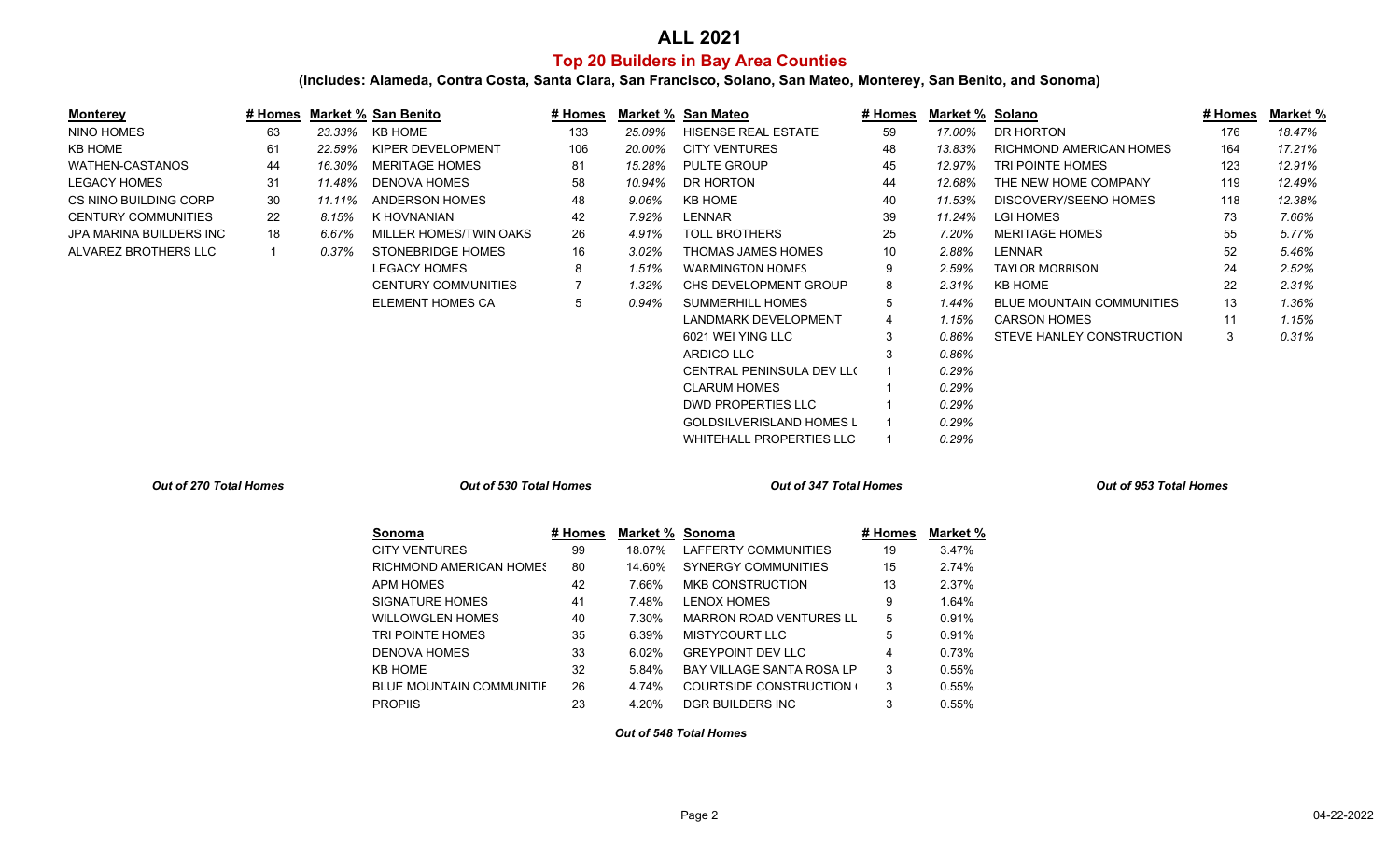#### **ALL 2021**

**Top 20 Builders in Sacramento Area Counties Combined**

**(Includes: El Dorado, Placer, Sacramento, Sutter, Yolo, and Yuba)**

| <b>Builder</b>  | # Homes | Market % Builder |                         | # Homes | Market % | Builder                | # Homes | Market % Builder |                      | ∦ Homes | Market % |
|-----------------|---------|------------------|-------------------------|---------|----------|------------------------|---------|------------------|----------------------|---------|----------|
| <b>LENNAR</b>   | 1831    | 24.88%           | <b>JMC HOMES</b>        | 390     | 5.30%    | THE NEW HOME COMPANY   | 171     | $2.32\%$         | LGI HOMES            |         | 1.64%    |
| TAYLOR MORRISON | 667     | 9.06%            | RICHMOND AMERICAN HOMES | 301     | 4.09%    | TIM LEWIS COMMUNITIES  | 166     | 2.26%            | ANTHEM UNITED        | 98      | 1.33%    |
| DR HORTON       | 479     | 6.51%            | K HOVNANIAN             | 288     | 3.91%    | BEAZER HOMES           | 161     | $2.19\%$         | TOLL BROTHERS        |         | 1.20%    |
| <b>KB HOME</b>  | 457     | 6.21%            | TRI POINTE HOMES        | 283     | 3.85%    | <b>CRESLEIGH HOMES</b> | 157     | 2.13%            | <b>PREMIER HOMES</b> |         | 1.01%    |
| WOODSIDE HOMES  | 446     | 6.06%            | ELLIOTT HOMES           | 194     | 2.64%    | <b>MERITAGE HOMES</b>  | 146     | ' 98%            | HOMES BY TOWNE       |         | 0.99%    |

*Out of 7,359 Total Homes*

### **ALL 2021**

### **Top 20 Builders in Sacramento Area Counties**

#### **(Includes: El Dorado, Placer, Sacramento, Sutter, Yolo, and Yuba)**

| El Dorado                      | # Homes        | Market % Placer |                                  | # Homes | Market % | <b>Sacramento</b>                | # Homes | Market % | Sutter                  | # Homes | Market % |
|--------------------------------|----------------|-----------------|----------------------------------|---------|----------|----------------------------------|---------|----------|-------------------------|---------|----------|
| LENNAR                         | 219            | 49.89%          | LENNAR                           | 576     | 22.97%   | LENNAR                           | 829     | 24.87%   | K HOVNANIAN             | 59      | 74.68%   |
| <b>ELLIOTT HOMES</b>           | 78             | 17.77%          | <b>JMC HOMES</b>                 | 340     | 13.56%   | <b>TAYLOR MORRISON</b>           | 312     | 9.36%    | INTERWEST HOMES CORPORA | 18      | 22.78%   |
| SERRANO ASSOCIATES LLC         | 48             | 10.93%          | <b>TAYLOR MORRISON</b>           | 261     | 10.41%   | DR HORTON                        | 297     | 8.91%    | <b>BURRAQ INC</b>       |         | 1.27%    |
| WOODSIDE HOMES                 | 44             | 10.02%          | DR HORTON                        | 163     | 6.50%    | <b>KB HOME</b>                   | 271     | 8.13%    | WBH HOMES               |         | 1.27%    |
| K HOVNANIAN                    | 28             | 6.38%           | WOODSIDE HOMES                   | 157     | 6.26%    | WOODSIDE HOMES                   | 200     | 6.00%    |                         |         |          |
| SHEMSS INC                     |                | 0.91%           | K HOVNANIAN                      | 141     | 5.62%    | TIM LEWIS COMMUNITIES            | 150     | 4.50%    |                         |         |          |
| <b>PROVISION PROPERTIES IN</b> | 3              | 0.68%           | TRI POINTE HOMES                 | 136     | 5.42%    | TRI POINTE HOMES                 | 147     | 4.41%    |                         |         |          |
| <b>BLUE MOUNTAIN COMMUNI</b>   | 2              | 0.46%           | KB HOME                          | 123     | 4.90%    | <b>BEAZER HOMES</b>              | 142     | 4.26%    |                         |         |          |
| <b>TOLL BROTHERS</b>           | $\overline{2}$ | 0.46%           | RICHMOND AMERICAN HOMES          | 112     | 4.47%    | RICHMOND AMERICAN HOMES          | 140     | 4.20%    |                         |         |          |
| AKT PROMONTORY LLC             |                | 0.23%           | <b>TOLL BROTHERS</b>             | 86      | 3.43%    | <b>ELLIOTT HOMES</b>             | 115     | 3.45%    |                         |         |          |
| ALDEA HOMES INC                |                | 0.23%           | <b>MERITAGE HOMES</b>            | 81      | 3.23%    | THE NEW HOME COMPANY             | 113     | 3.39%    |                         |         |          |
| <b>BURT BUILT INC</b>          |                | 0.23%           | <b>HOMES BY TOWNE</b>            | 49      | 1.95%    | <b>CRESLEIGH HOMES</b>           | 85      | 2.55%    |                         |         |          |
| C KELLY SMITH ENTS INC         |                | 0.23%           | <b>RIVERLAND HOMES INC</b>       | 40      | 1.59%    | PREMIER HOMES (CA)               | 74      | 2.22%    |                         |         |          |
| <b>CAMERON GLEN ESTATES I</b>  |                | 0.23%           | THE NEW HOME COMPANY             | 36      | 1.44%    | <b>BLACKPINE COMMUNITIES</b>     | 52      | 1.56%    |                         |         |          |
| <b>LUCAS HOMES</b>             |                | 0.23%           | PALISADES DEVELOPMENT GROUP      | 28      | 1.12%    | <b>MERITAGE HOMES</b>            | 51      | 1.53%    |                         |         |          |
| <b>MIRLAIN LLC</b>             |                | 0.23%           | <b>SIGNATURE HOMES</b>           | 25      | 1.00%    | <b>BLUE MOUNTAIN COMMUNITIE:</b> | 48      | 1.44%    |                         |         |          |
| NORTH RANCH BUILDERS II        |                | 0.23%           | <b>BEAZER HOMES</b>              | 19      | 0.76%    | WATT COMMUNITIES                 | 35      | 1.05%    |                         |         |          |
| PARKER DEV CO                  |                | 0.23%           | TIM LEWIS COMMUNITIES            | 16      | 0.64%    | <b>ANTHEM UNITED</b>             | 29      | 0.87%    |                         |         |          |
| SIGNATURE HOMES                |                | 0.23%           | SHADOW WOOD PLACE VENTURA LLC    | 15      | 0.60%    | <b>BARDIS HOMES</b>              | 29      | 0.87%    |                         |         |          |
| SOPHIE ADVENTURES LLC          |                | 0.23%           | <b>BLUE MOUNTAIN COMMUNITIES</b> | 11      | 0.44%    | NEXT GENERATION CAPITAL          | 20      | 0.60%    |                         |         |          |

*Out of 439 Total Homes Out of 2,508 Total Homes Out of 3,334 Total Homes Out of 79 Total Homes*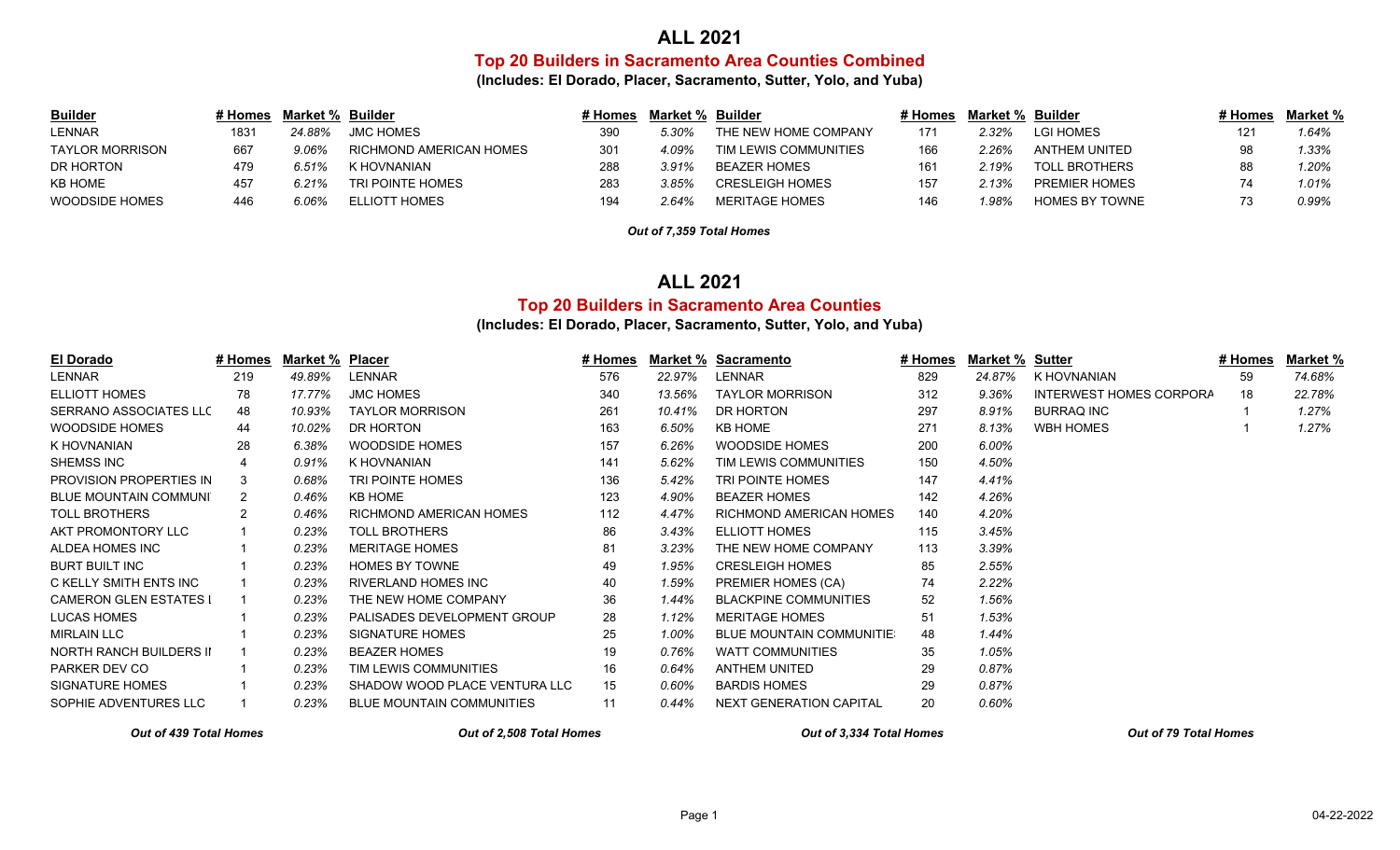## **Top 20 Builders in Sacramento Area Counties ALL 2021**

**(Includes: El Dorado, Placer, Sacramento, Sutter, Yolo, and Yuba)**

| <u>Yolo</u>                            | # Homes | Market % Yuba |                             | # Homes | Market % |
|----------------------------------------|---------|---------------|-----------------------------|---------|----------|
| <b>LENNAR</b>                          | 115     | 18.46%        | <b>LENNAR</b>               | 92      | 24.47%   |
| <b>TAYLOR MORRISON</b>                 | 94      | 15.09%        | <b>CRESLEIGH HOMES</b>      | 69      | 18.35%   |
| <b>ANTHEM UNITED</b>                   | 69      | 11.08%        | LGI HOMES                   | 62      | 16.49%   |
| <b>KB HOME</b>                         | 63      | 10.11%        | RICHMOND AMERICAN HOMES     | 49      | 13.03%   |
| <b>LGI HOMES</b>                       | 59      | 9.47%         | <b>JMC HOMES</b>            | 42      | 11.17%   |
| WOODSIDE HOMES                         | 45      | 7.22%         | DR HORTON                   | 19      | 5.05%    |
| K HOVNANIAN                            | 41      | 6.58%         | <b>LEGACY HOMES</b>         | 17      | 4.52%    |
| <b>CROWNE COMMUNITIES</b>              | 30      | 4.82%         | <b>MERITAGE HOMES</b>       | 14      | 3.72%    |
| <b>HOMES BY TOWNE</b>                  | 24      | 3.85%         | DOTTCO HOMES                | 4       | 1.06%    |
| THE NEW HOME COMPANY                   | 22      | 3.53%         | PLUMAS 134 LP               | 3       | $0.80\%$ |
| <b>FOUTS HOMES</b>                     | 10      | 1.61%         | <b>HABITAT FOR HUMANITY</b> | 2       | 0.53%    |
| <b>FULCRUM CAPITAL</b>                 | 9       | 1.44%         | <b>WBH HOMES</b>            | 2       | 0.53%    |
| <b>MONLEY CRONIN LLC</b>               | 9       | 1.44%         | <b>BURRAQ INC</b>           | 1       | 0.27%    |
| <b>TIM SNOW</b>                        | 9       | 1.44%         |                             |         |          |
| DISCOVERY/SEENO HOMES                  | 8       | 1.28%         |                             |         |          |
| <b>REYNEN &amp; BARDIS COMMUNITIES</b> | 8       | 1.28%         |                             |         |          |
| AGAVE BUILDERS LLC                     |         | 1.12%         |                             |         |          |
| EDISON OAKS LLC                        |         | 0.16%         |                             |         |          |

*Out of 623 Total Homes Out of 376 Total Homes*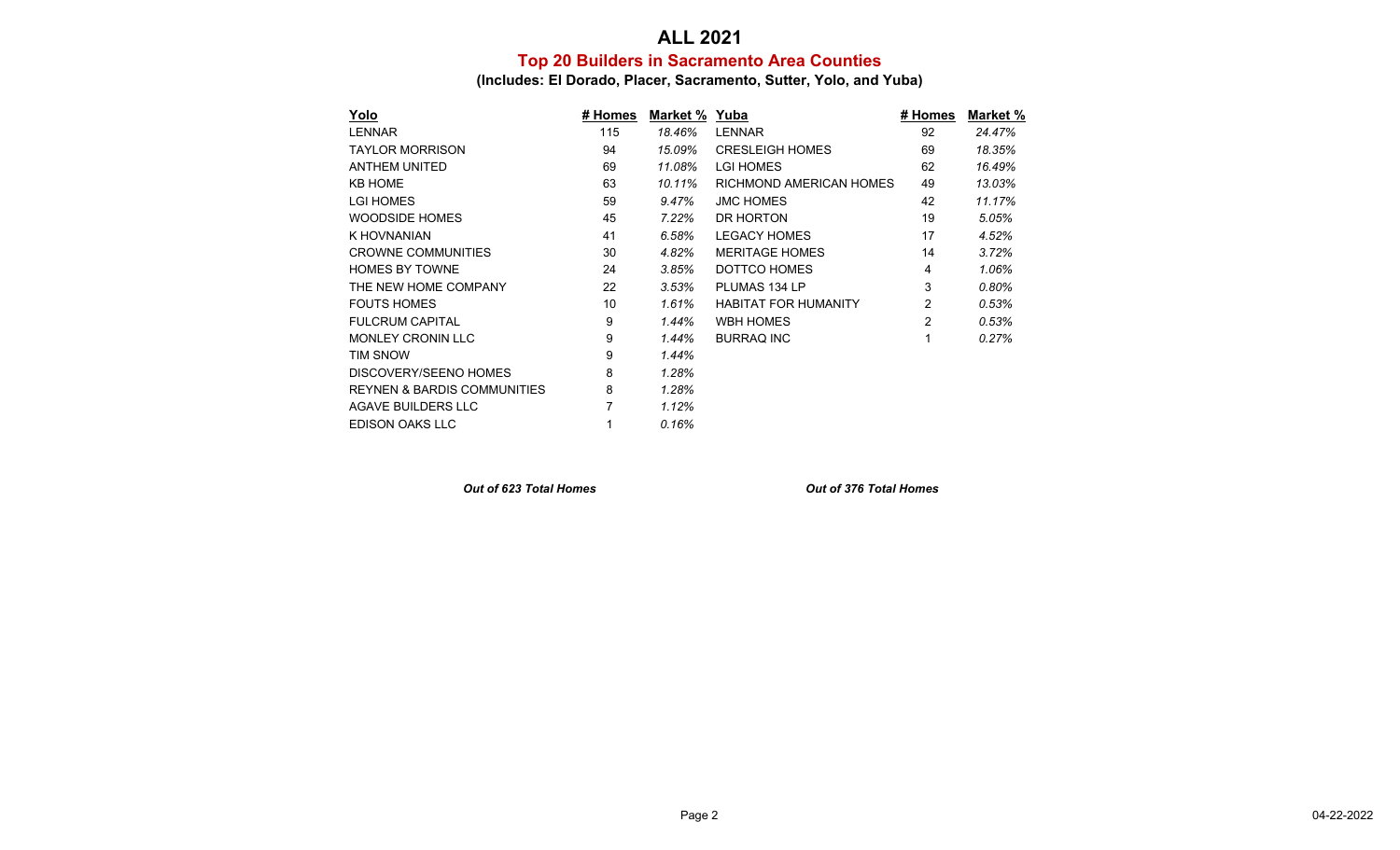# **ALL 2021 Top 20 Builders in North Central Valley Counties Combined**

**(Includes: San Joaquin and Stanislaus)**

| <b>Builder</b>       | # Homes | Market % Builder |                       | # Homes | Market % | Builder                       | # Homes | Market % | ⊦ Builder                | # Homes | Market % |
|----------------------|---------|------------------|-----------------------|---------|----------|-------------------------------|---------|----------|--------------------------|---------|----------|
| <b>LENNAR</b>        | 732     | 9.28%            | TAYLOR MORRISON       | 364     | 4.62%    | TRI POINTE HOMES              |         | 3.16%    | SHEA HOMES               |         | 2.21%    |
| <b>KB HOME</b>       | 619     | $.85\%$          | MERITAGE HOMES        | 333     | 4.22%    | CENTURY COMMUNITIES           | 247     | 3.13%    | <b>TRUMARK COMPANIES</b> | 122     | .55%     |
| <b>TOLL BROTHERS</b> | 510     | 6.47%            | DENOVA HOMES          | 329     | 4.17%    | <b>BROOKFIELD RESIDENTIAL</b> | 228     | 2.89%    | THE NEW HOME COMPANY     | 120     | $1.52\%$ |
| DR HORTON            | 440     | 5.58%            | RICHMOND AMERICAN     | 323     | 4.10%    | SUMMERHILL HOMES              |         | $2.83\%$ | DAVIDON HOMES            |         | $1.41\%$ |
| THE PULTE GROUP      | 427     | 5.41%            | DISCOVERY/SEENO HOMES | 266     | 3.37%    | <b>CITY VENTURES</b>          | 212     | $2.69\%$ | KIPER DEVELOPMENT        | 106     | .34%     |

*Out of 7,887 Total Homes*

### **ALL 2021**

### **Top 20 Builders in North Central Valley Counties**

**(Includes: San Joaquin and Stanislaus)**

| San Joaquin                    | # Homes |        | <b>Market % Stanislaus</b>      | # Homes | Market % |
|--------------------------------|---------|--------|---------------------------------|---------|----------|
| <b>LENNAR</b>                  | 361     | 11.01% | <b>FLORSHEIM HOMES</b>          | 177     | 35.83%   |
| <b>CENTURY COMMUNITIES</b>     | 339     | 10.34% | <b>KB HOME</b>                  | 91      | 18.42%   |
| SHEA HOMES                     | 257     | 7.84%  | FAIRBANKS RANCH IIIC            | 59      | 11.94%   |
| <b>MERITAGE HOMES</b>          | 252     | 7.69%  | K HOVNANIAN                     | 39      | 7.89%    |
| K HOVNANIAN                    | 213     | 6.50%  | <b>MALET DEVELOPMENT</b>        | 28      | 5.67%    |
| <b>RICHMOND AMERICAN HOMES</b> | 203     | 6.19%  | DR HORTON                       | 25      | 5.06%    |
| <b>KB HOME</b>                 | 199     | 6.07%  | <b>FITZPATRICK HOMES</b>        | 22      | 4.45%    |
| DR HORTON                      | 173     | 5.28%  | <b>JKB HOMES</b>                | 19      | 3.85%    |
| THE PULTE GROUP                | 117     | 3.57%  | <b>WINDWARD PACIFIC BUILDER</b> | 12      | 2.43%    |
| <b>LGI HOMES</b>               | 113     | 3.45%  | MCROY-WILBUR COMMUNITIE         | 9       | 1.82%    |
| <b>WOODSIDE HOMES</b>          | 110     | 3.35%  | DM SQUARED HOMES INC            | 8       | 1.62%    |
| <b>TAYLOR MORRISON</b>         | 96      | 2.93%  | <b>SELF HELP ENTERPRISES</b>    | 3       | 0.61%    |
| KIPER DEVELOPMENT              | 95      | 2.90%  | SAPPHIRE GENERAL PTSHP          | 1       | 0.20%    |
| <b>ANTHEM UNITED</b>           | 87      | 2.65%  | WPD HOMES INC                   |         | 0.20%    |
| <b>FCB HOMES</b>               | 82      | 2.50%  |                                 |         |          |
| VAN DAELE DEVELOPMENT          | 74      | 2.26%  |                                 |         |          |
| <b>TRI POINTE HOMES</b>        | 72      | 2.20%  |                                 |         |          |
| <b>RAYMUS HOMES</b>            | 69      | 2.10%  |                                 |         |          |
| <b>DENOVA HOMES</b>            | 59      | 1.80%  |                                 |         |          |
| <b>ATHERTON HOMES</b>          | 56      | 1.71%  |                                 |         |          |
|                                |         |        |                                 |         |          |

*Out of 3,279 Total Homes Out of 1,425 Total Homes*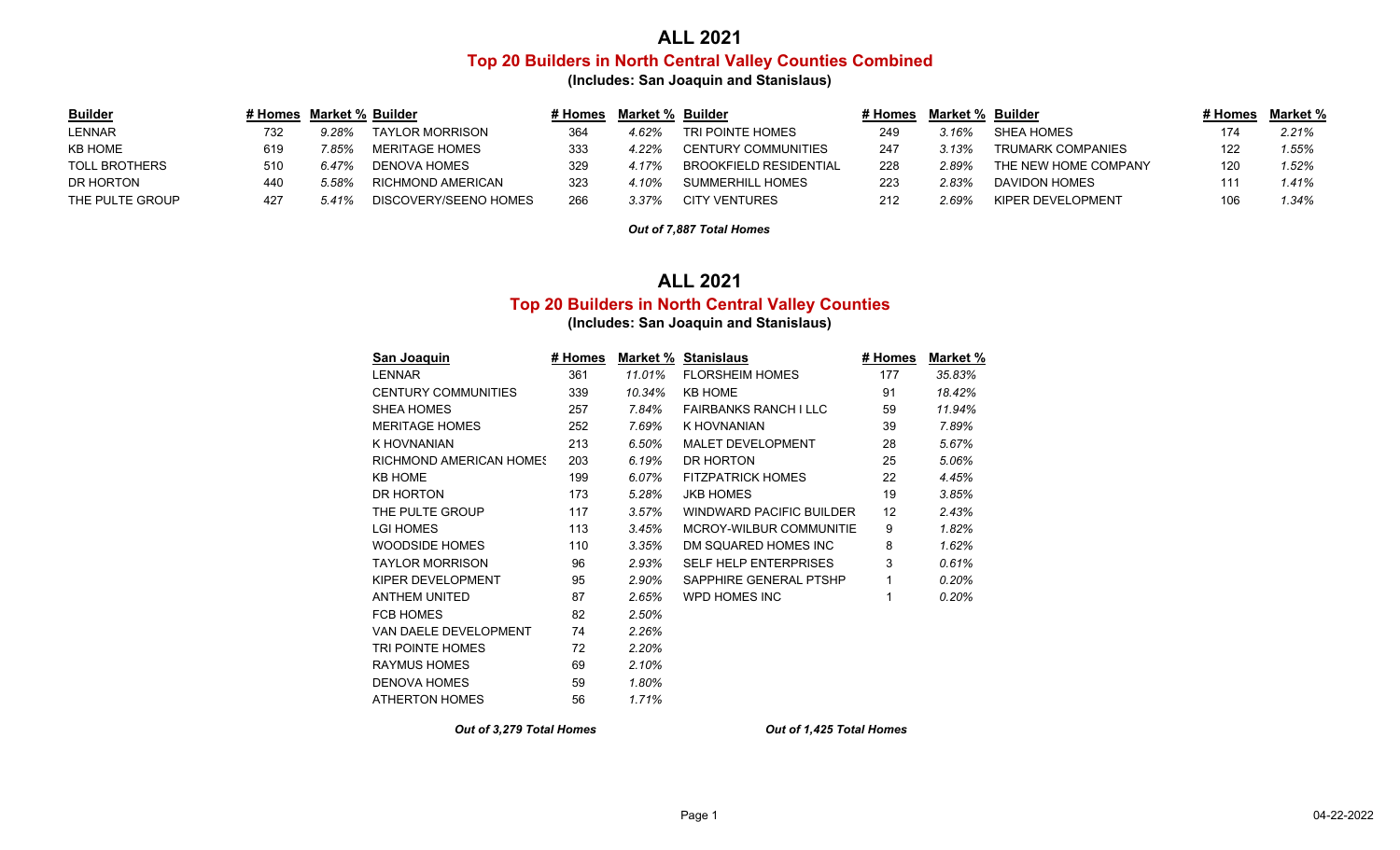# **Top 20 Builders in South Central Valley Counties Combined ALL 2021**

**(Includes: Fresno, Kings, Madera, Merced, and Tulare)**

| <b>Builder</b>           |     | # Homes Market % Builder |                        | ⊧ Homes | Market % | Builder                | ♯ Homes         | Market % Builder |                      | # Homes | Market % |
|--------------------------|-----|--------------------------|------------------------|---------|----------|------------------------|-----------------|------------------|----------------------|---------|----------|
| <b>LENNAR</b>            | 767 | 14.30%                   | WOODSIDE HOMES         | 274     | 5.11%    | K HOVNANIAN            |                 | 3.88%            | ORIOLE HOMES INC     |         | 1.73%    |
| DR HORTON                | 637 | $1.88\%$                 | WILSON HOMES           | 273     | 5.09%    | STONEFIELD COMMUNITIES | 204             | 3.80%            | BEAZER HOMES         |         | 1.68%    |
| SAN JOAQUIN VALLEY HOMES | 398 | .42%                     | WATHEN-CASTANOS        | 247     | 4.61%    | MCCAFFREY HOMES        |                 | 2.93%            | <b>BRIGHT HOMES</b>  |         | 1.53%    |
| CENTURY COMMUNITIES      | 375 | 6.99%                    | <b>GRANVILLE HOMES</b> | 243     | 4.53%    | <b>CROWN HOMES</b>     | 10 <sup>1</sup> | $^{\prime}$ 88%  | <b>LEGACY HOMES</b>  |         | 1.27%    |
| <b>KB HOME</b>           | 290 | 5.41%                    | BONADELLE              | 242     | 4.51%    | SMEE BUILDERS          | 94              | .75%             | DE YOUNG COMMUNITIES |         | 1.12%    |

*Out of 5,363 Total Homes*

#### **ALL 2021**

#### **Top 20 Builders in South Central Valley Counties**

**(Includes: Fresno, Kings, Madera, Merced, and Tulare)**

| <u>Fresno</u>                  | # Homes | Market % Kings |                          | # Homes | Market % Madera |                                  | <u># Homes</u> | Market % Merced |                                | # Homes | Market % |
|--------------------------------|---------|----------------|--------------------------|---------|-----------------|----------------------------------|----------------|-----------------|--------------------------------|---------|----------|
| <b>LENNAR</b>                  | 376     | 16.88%         | <b>GRANVILLE HOMES</b>   | 100     | 49.26%          | <b>LENNAR</b>                    | 163            | 22.67%          | DR HORTON                      | 446     | 37.10%   |
| <b>CENTURY COMMUNITIES</b>     | 309     | 13.88%         | SAN JOAQUIN VALLEY HOMES | 74      | 36.45%          | <b>MCCAFFREY HOMES</b>           | 157            | 21.84%          | STONEFIELD COMMUNITIES         | 204     | 16.97%   |
| <b>WILSON HOMES</b>            | 273     | 12.26%         | DALEY HOMES              | 14      | 6.90%           | <b>CROWN HOMES</b>               | 98             | 13.63%          | LENNAR                         | 152     | 12.65%   |
| <b>KB HOME</b>                 | 219     | 9.83%          | <b>LENNAR</b>            | 9       | 4.43%           | <b>KB HOME</b>                   | 71             | 9.87%           | <b>BRIGHT HOMES</b>            | 82      | 6.82%    |
| <b>WATHEN-CASTANOS</b>         | 217     | 9.74%          | ACME HOME BUILDERS INC   | 3       | 1.48%           | <b>BONADELLE</b>                 | 64             | 8.90%           | <b>LEGACY HOMES</b>            | 68      | 5.66%    |
| <b>BONADELLE</b>               | 178     | 7.99%          | <b>BELLWOOD HMS LLC</b>  |         | 0.49%           | K HOVNANIAN                      | 59             | 8.21%           | <b>CENTURY COMMUNITIES</b>     | 65      | 5.41%    |
| <b>GRANVILLE HOMES</b>         | 143     | 6.42%          | <b>MORGAN ENTS</b>       |         | 0.49%           | WATHEN-CASTANOS                  | 30             | 4.17%           | ANDERSON HOMES                 | 45      | 3.74%    |
| K HOVNANIAN                    | 106     | 4.76%          | PANDA KOALA INC          |         | 0.49%           | WOODSIDE HOMES                   | 19             | 2.64%           | K HOVNANIAN                    | 43      | 3.58%    |
| ORIOLE HOMES INC               | 93      | 4.18%          |                          |         |                 | DMP DEVELOPMENT CORPOR           | 13             | 1.81%           | WINDWARD PACIFIC BUILDERS      | 39      | 3.24%    |
| WOODSIDE HOMES                 | 85      | 3.82%          |                          |         |                 | DR HORTON                        | 10             | 1.39%           | FORTIS GENERAL CONST INC       | 23      | 1.91%    |
| DE YOUNG COMMUNITIES           | 60      | 2.69%          |                          |         |                 | DH BUILDERS INC                  | 10             | 1.39%           | *Builder TBD                   | 13      | 1.08%    |
| YANEZ CONSTRUCTION             | 35      | 1.57%          |                          |         |                 | <b>MEELO CORP</b>                |                | 0.70%           | <b>JMP HOMES INC</b>           | 5       | 0.42%    |
| <b>MONTEREY HOMES</b>          | 27      | 1.21%          |                          |         |                 | <b>HABITAT FOR HUMANITY</b>      |                | 0.56%           | <b>RM COVINGTON HOMES</b>      | 5       | 0.42%    |
| <b>GARY MCDONALD HOMES INC</b> | 26      | 1.17%          |                          |         |                 | <b>JL MARQUEZ PROPERTIES LLI</b> |                | 0.56%           | SPALDING C. WATHEN             |         | 0.42%    |
| WEST STAR CONSTRUCTION         | 23      | 1.03%          |                          |         |                 | SOBAJE PROPERTY GROUP IN         |                | 0.56%           | <b>BURRIS CONSTRUCTION INC</b> | 3       | 0.25%    |
| DR HORTON                      | 19      | 0.85%          |                          |         |                 | <b>FLORES HOLDINGS LLC</b>       | 2              | 0.28%           | WPD HOMES INC                  |         | 0.25%    |
| <b>GJ GARDNER HOMES</b>        | 17      | 0.76%          |                          |         |                 | TRI POINTE HOMES                 |                | 0.14%           | <b>SEQUEIRA UNLIMITED INC</b>  |         | 0.08%    |
| PLATINUM DEV CO INC            |         | 0.31%          |                          |         |                 | ARNOTTS LLC                      |                | 0.14%           |                                |         |          |
| OMEGA DEVELOPERS               | 4       | 0.18%          |                          |         |                 | <b>CARMEL HOMES</b>              |                | 0.14%           |                                |         |          |
| <b>CROWN HOMES</b>             | 3       | 0.13%          |                          |         |                 | DGR PROPERTIES LLC               |                | 0.14%           |                                |         |          |
| Out of 2.227 Total Homes       |         |                | Out of 203 Total Homes   |         |                 | Out of 719 Total Homes           |                |                 | Out of 1,202 Total Homes       |         |          |

Page 2 04-22-2022